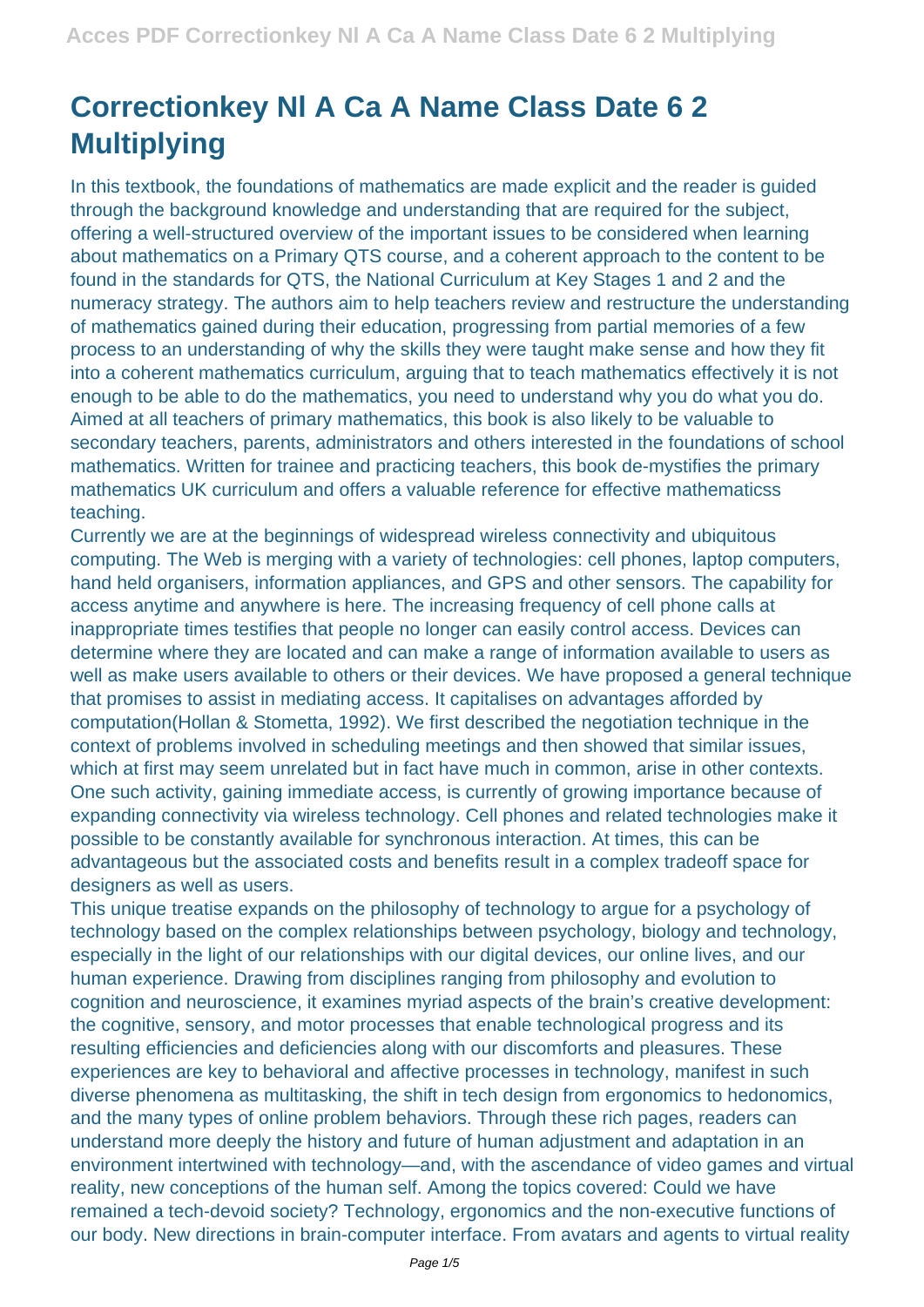technology."br> On measuring affective responses to objects. Psychology, technology, ethics, and culture. A timely lens on a field that will grow in importance as it shapes our existence, Psychology of Technology will be read and discussed by not only psychologists, social scientists, and behavioral scientists, but also by technology designers and developers and those in biotechnology.

Exercises designed to develop vocabulary skills present words together with their pronunciations, definitions and use in sentences

The author describes his experiences canoeing down the Mississippi from Minnesota to New **Orleans** 

Holt Economics examines the way in which economics affects the lives of individuals and how individuals, through their economic choices, shape their world. Throughout Holt Economics, you are asked to think critically about the events and processes that shape your global, national, and local economy. - Publisher.

These are the proceedings of an Advanced Research Workshop (ARW), sponsored by the NATO Science Panel, entitled "Pest Control: Operations and Systems Analysis in Fruit Fly Management". The ARW was held in Bad Windsheim, Germany during the week of 5 August 1985. The purpose of the ARW was to bring together scientists who are interested in fruit fly problems, but who usually do not have an opportunity to speak with each other, for an intense week of interdisciplinary collaboration. In particular, the group present at the ARW contained a mix of biologists, field ecologists, mathematical modellers, operational program managers, economists and social scientists. Each group has its own professional meetings at which fruit fly problems are discussed, but the point of the ARW was to learn about the problem from the perspective of other fields, which are equally important for the ultimate management of the fruit fly problems. (A list of attendees follows this preface. ) It appears that the ARW successfully met its objective of bringing together a group for interdisciplinary considerations of the problems; I hope that the proceedings do as well. The ARW was structured with formal lectures in the mornings and workshops in the afternoons. For the morning lectures, four different topics were chosen: 1) basic biology and ecology, 2) trapping and detection, 3) control and eradication, and 4) policy issues. Each morning, one lecture from each area was presented.

As he reflects back on his life in upscale Renfield, Connecticut, on his high school graduation day, Nick Park wonders how much being the only Asian American in school affected his thwarted quest for popularity and a girlfriend.

Animals Building HomesCapstone

What does formative assessment look like, and when should I use it? What kind of planning does it require, and what kinds of data does it generate? How will formative assessment improve my teaching and help my students succeed in a standards-based environment? How does it relate to my application of multiple intelligences theory, to differentiated instruction, and to everything else I'm already doing in my classroom? In this volume, author Laura Greenstein has gathered what you really need to know in order to make formative assessment a seamless part of your everyday practice. Emphasizing formative assessment application in secondary schools but applicable to teachers of all grade levels and all subject areas, this book provides \* Straightforward answers to teachers' most frequently asked questions \* Dozens of strategies for measuring student understanding and diagnosing learning needs before, during, and after instruction \* Illustrations of formative assessment across the content areas, from math to language arts to science to social studies to health and physical education \* Guidance on making data-informed instructional adjustments \* Sample templates for organizing assessment data to track both whole-class and individual progress toward identified goals \* Case studies to illustrate effective and ineffective formative assessment and deepen your understanding If you're looking to take formative assessment from theory to practice—and from practice to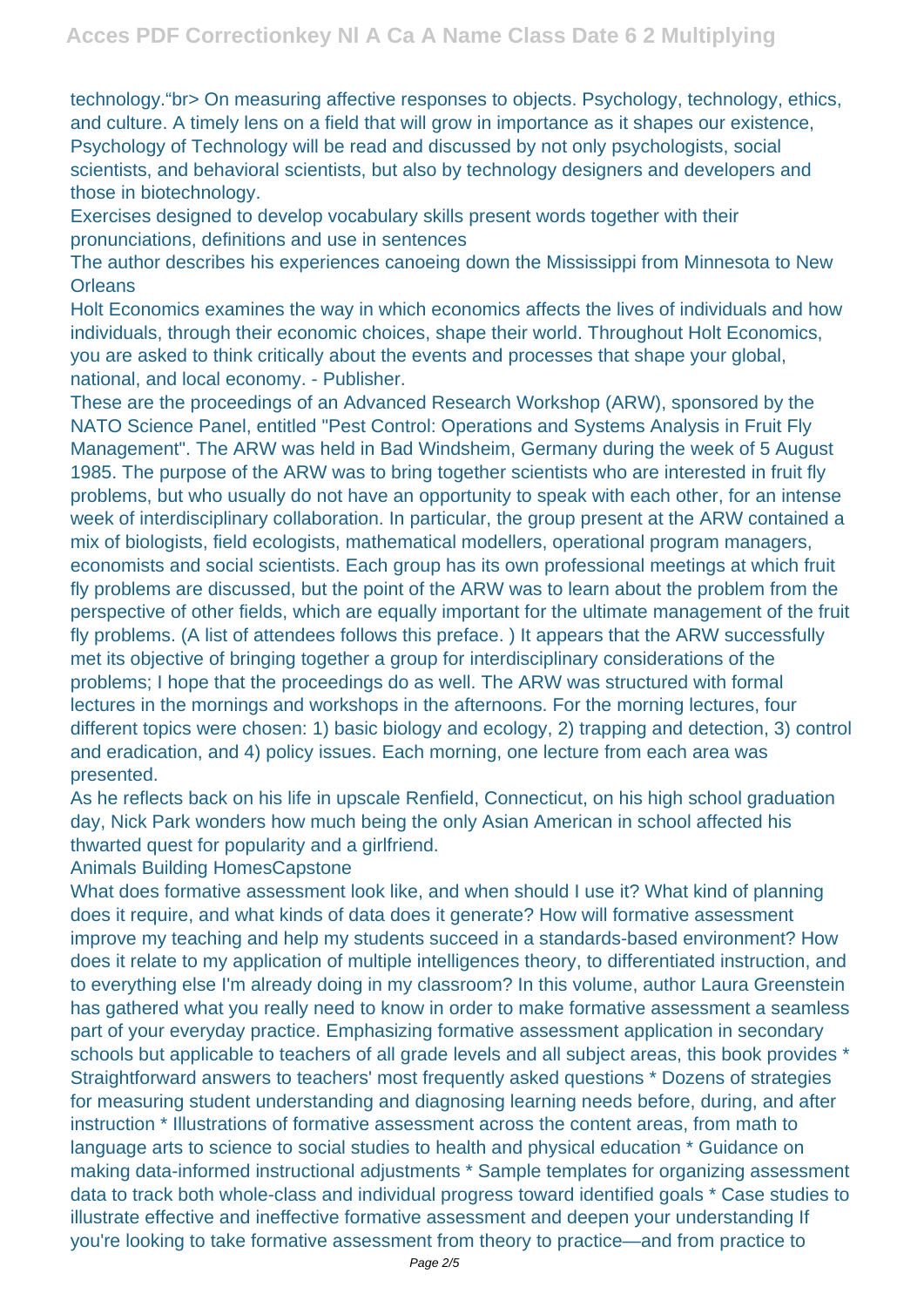genuine learning improvement—this is the place to begin.

With contributions from leading investigators, this volume presents important theoretical and empirical advances in the study of adult attachment. Chapters take stock of the state of knowledge in the field and introduce new, testable theoretical models to guide future research. Major topics covered include stability and change of attachment orientations across the lifespan; influences of attachment on cognitive functioning; and implications for the ways individuals experience intimacy, conflict, caregiving, and satisfaction in adult relationships. Also explored are the ways attachment theory and research can inform therapy with couples and can further understanding of such significant clinical problems as PTSD and depression. Incorporates more than 20,000 words and their definitions, and 6,000 full-color illustrations, plus seventeen chapters on a wide variety of subjects.

This student-friendly, all-in-one workbook contains a place to work through Explorations as well as extra practice workskeets, a glossary, and manipulatives. The Student Journal is available in Spanish in both print and online.

This textbook places the relationship between law and economics in its international context, explaining the fundamentals of this increasingly important area of teaching and research in an accessible and straightforward manner. In presenting the subject, Alan Devlin draws on the neoclassical tradition of economic analysis of law while also showcasing cutting- edge developments, such as the rise of behavioural economic theories of law. Key features of this innovative book include: case law, directives, regulations, and statistics from EU, UK, and US jurisdictions are presented clearly and contextualised for law students, showing how law and economics theory can be understood in practice; succinct end- of-chapter summaries highlight the essential points in each chapter to focus student learning; further reading is provided at the end of each chapter to guide independent research. Making use of tables and diagrams throughout to facilitate understanding, this text provides a comprehensive overview of law-and-economics that is ideal for those new to the subject and for use as a course text for law-and-economics modules.

Softbound Interactive Student Text is divided into a two-volume set that is perfed and 3-hole punched for easy organization for middle school students. This is volume two. Written for language teachers in training, this book surveys issues and procedures in conducting practice teaching. Written for language teachers in training at the diploma, undergraduate, or graduate level, Practice Teaching, A Reflective Approach surveys issues and procedures in conducting practice teaching. The book adopts a reflective approach to practice teaching and shows student teachers how to explore and reflect on the nature of language teaching and their own approaches to teaching through their experience of practice teaching.

This is the first of a two-volume set (CCIS 434 and CCIS 435) that constitutes the extended abstracts of the posters presented during the 16th International Conference on Human-Computer Interaction, HCII 2014, held in Heraklion, Crete, Greece in June 2014, and consisting of 14 thematic conferences. The total of 1476 papers and 220 posters presented at the HCII 2014 conferences were carefully reviewed and selected from 4766 submissions. These papers address the latest research and development efforts and highlight the human aspects of design and use of computing systems. The papers accepted for presentation thoroughly cover the entire field of Human-Computer Interaction, addressing major advances in knowledge and effective use of computers in a variety of application areas. The extended abstracts were carefully reviewed and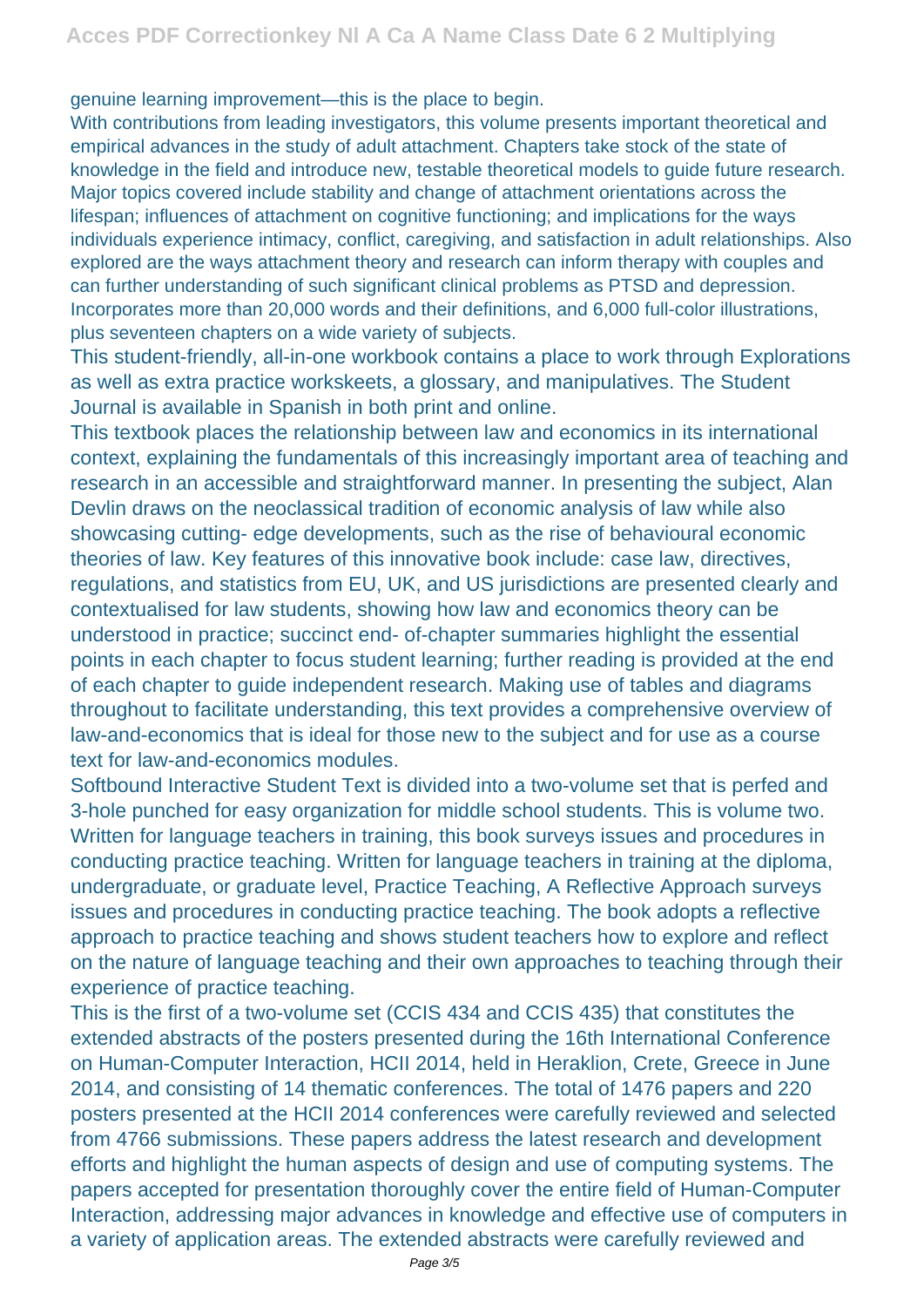selected for inclusion in this two-volume set. This volume contains posters' extended abstracts addressing the following major topics: design methods, techniques and knowledge; the design of everyday things; interacting with information and knowledge; cognitive, perceptual and emotional issues in HCI; multimodal and natural interaction; algorithms and machine learning methods in HCI; virtual and augmented environments. The country vet takes in a mysterious stray dog until the pooch finds shelter and employment at the county jail

Simple text explains the varied ways in which such animals as beavers, hummingbirds, termites, and bald eagles build their homes.

The global film industry has witnessed significant transformations in the past few years. Regions outside the USA have begun to prosper while non-traditional production companies such as Netflix have assumed a larger market share and online movies adapted from literature have continued to gain in popularity. How have these trends shaped the global film industry? This book answers this question by analyzing an increasingly globalized business through a global lens. Development of the Global Film Industry examines the recent history and current state of the business in all parts of the world. While many existing studies focus on the internal workings of the industry, such as production, distribution and screening, this study takes a "big picture" view, encompassing the transnational integration of the cultural and entertainment industry as a whole, and pays more attention to the coordinated development of the film industry in the light of influence from literature, television, animation, games and other sectors. This volume is a critical reference for students, scholars and the public to help them understand the major trends facing the global film industry in today's world. In the last decade, few topics in social and personality psychology have attracted more interest than the application of attachment theory to adult relationships. Comprehensive and up-to-date, this book integrates the most important theoretical and empirical advances in this growing area of study and suggests new and promising directions for future investigation. Its balanced coverage of measurement issues, affect regulation, and clinical applications makes this a valuable sourcebook for scholars, students, and

clinicians. InfoWorld is targeted to Senior IT professionals. Content is segmented into Channels

and Topic Centers. InfoWorld also celebrates people, companies, and projects. THE NEW YORK TIMES BESTSELLING PHENOMENON How much can a woman endure? How much can a man get away with? Tantalizing questions. National bestselling author Beth Kery's Because You Are Mine dares to answer them… Because You Are Mine, Part V Because I Said So An outing in Paris, a luxury car, a dangerous rain-slicked street—and Francesca eagerly takes the wheel sending her and Ian spinning deliriously out of control. The risk would frighten most women. Not Francesca. It's arousing. A moment of le petit morte that steers her relationship with Ian into a daring new direction. Scorched by the depths of Francesca's fresh, generous response to him, Ian begins to question his ability to keep his distance from the vibrant beauty. She's like fire in his blood, striking a chord in him unlike any other woman, and every time he touches her, his need for total possession only mounts… More to come… Don't miss Because You Are Mine, Part VI, available 9/4

Destination B1: Grammar and Vocabulary has been designed for intermediate students at B1 (Threshold) level on the Council of Europe's Common European Framewoirk